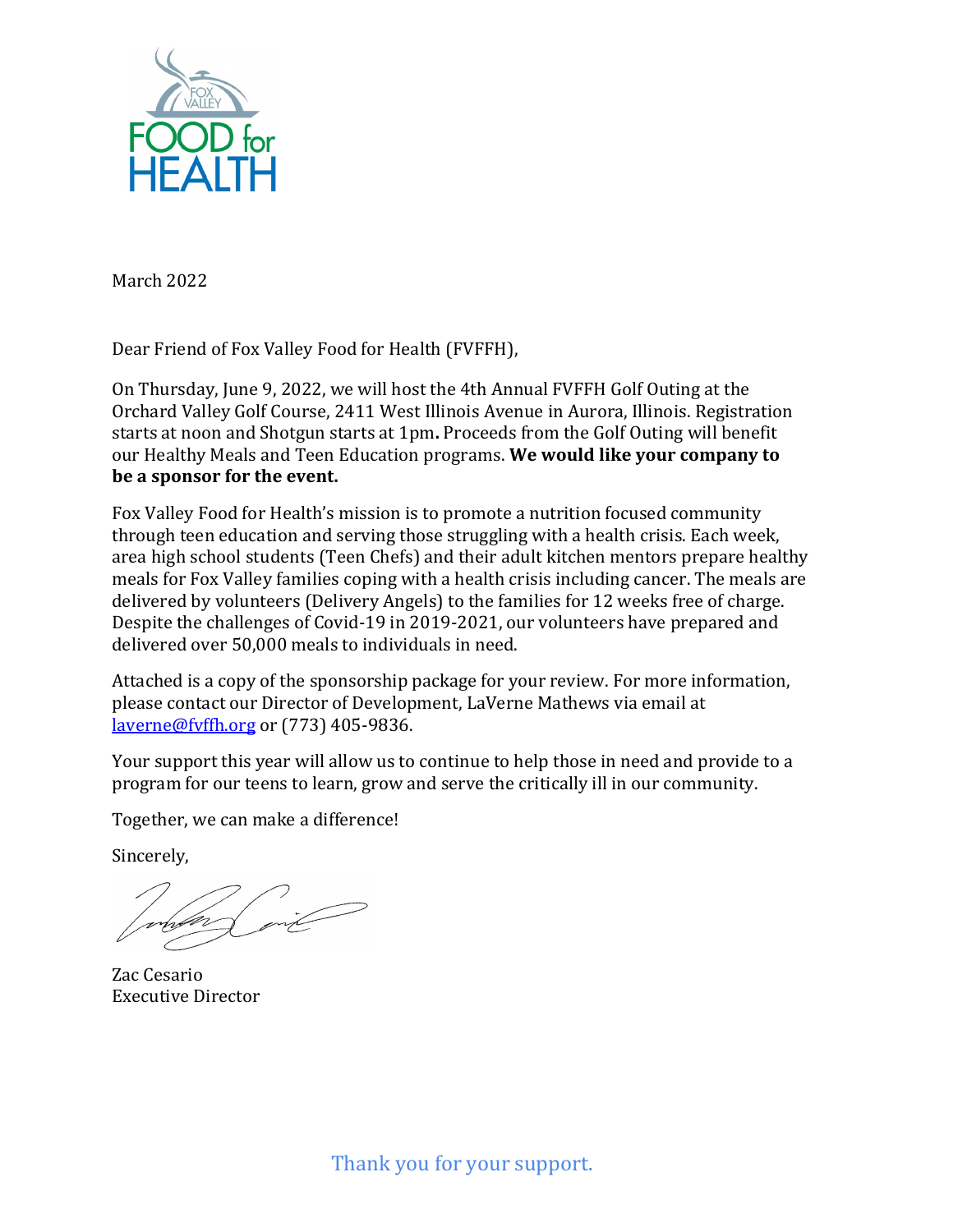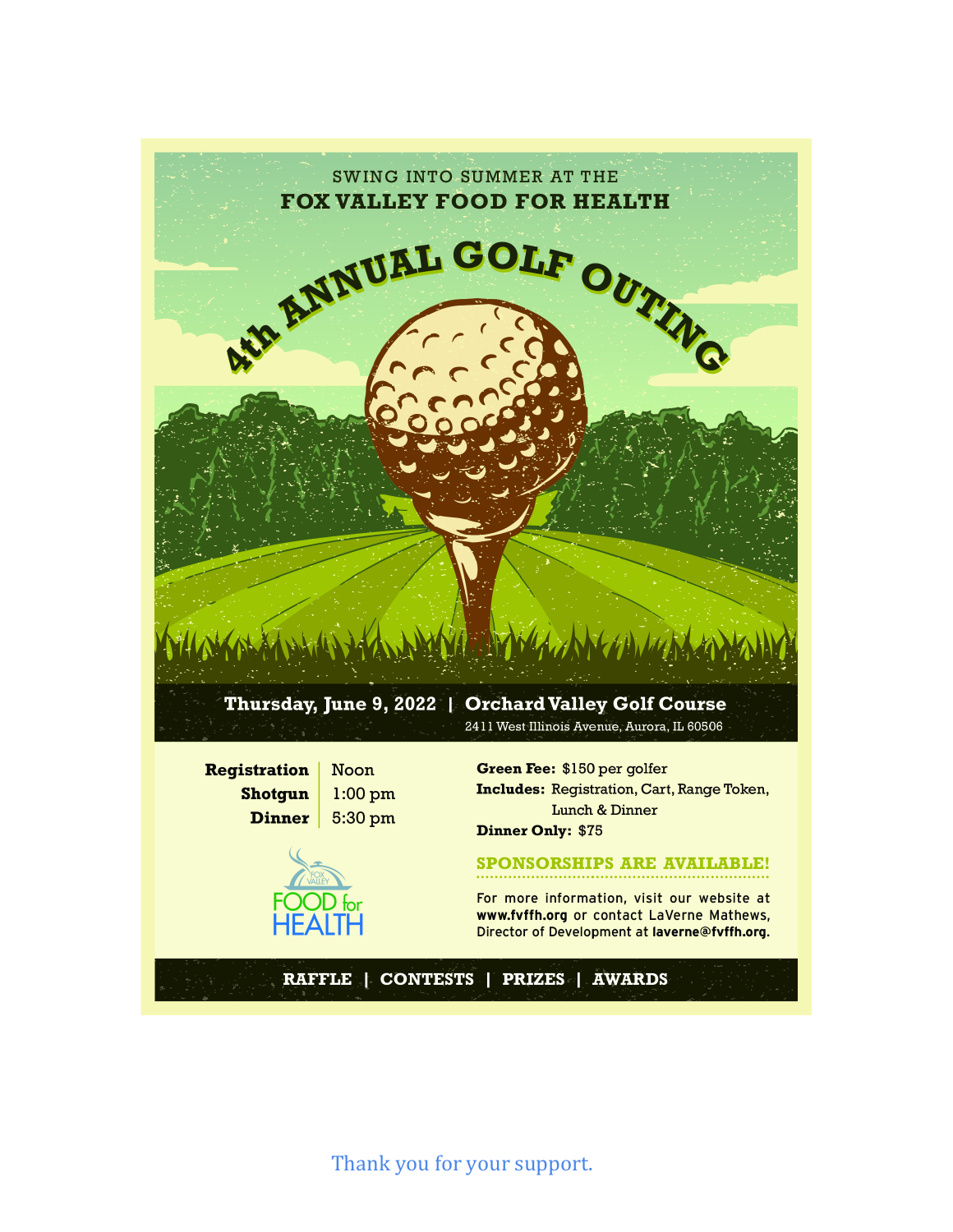

# **4th Annual Golf Outing Orchard Valley Golf Course, Aurora IL Thursday, June 9, 2022**

## **2022 Golf Sponsorship Opportunities**

All sponsorships receive logo/names recognition on event marketing materials, Social media, press release and on the FVFFH website if received by March 31, 2022

## **Title Sponsor - \$5,000**

- 8 golf registrations
- Recognition throughout the day.
- Event partner banner and signage at event.
- Exposure on website and social media

## **Golf Cart Sponsor - \$3,000**

- 6 golf registrations
- Company name and logo on all golf carts.
- Signage at both events
- Recognition at cocktail party and dinner

## **Silver Sponsor - \$2,500 - SOLD**

- 4 golf registrations
- Designated as exclusive sponsor for competitions (long drive and closest to pin)
- Signage at both events
- Recognition at cocktail party and dinner.

## **Dinner Sponsor - \$2,000**

- 4 golf registrations
- Signage at golf outing
- Logo on table tents at dinner
- Recognition at cocktail party and dinner.

## **Lunch Sponsor - \$1,500**

- 2 golf registrations
- Signage at golf outing
- Logo on table tents at bar and smokehouse

## **Beverage Cart Sponsor - \$1,000**

- 2 golf registrations
- Signage at golf outing
- Exclusive signage on Beverage Cart

## **Hole Sponsor - \$750 (17 available)**

- Exclusive sponsor signage on one hole
- Table or tent set-up at hole

## **Prize Sponsor - \$500**

• Signage on prize table(s)

## **½ Hole Sponsor - \$375**

• Shared sponsor signage on one hole

## **Raffle Sponsor - \$250**

• Signage on raffle table(s)

## **Dinner Only - \$75 per person**